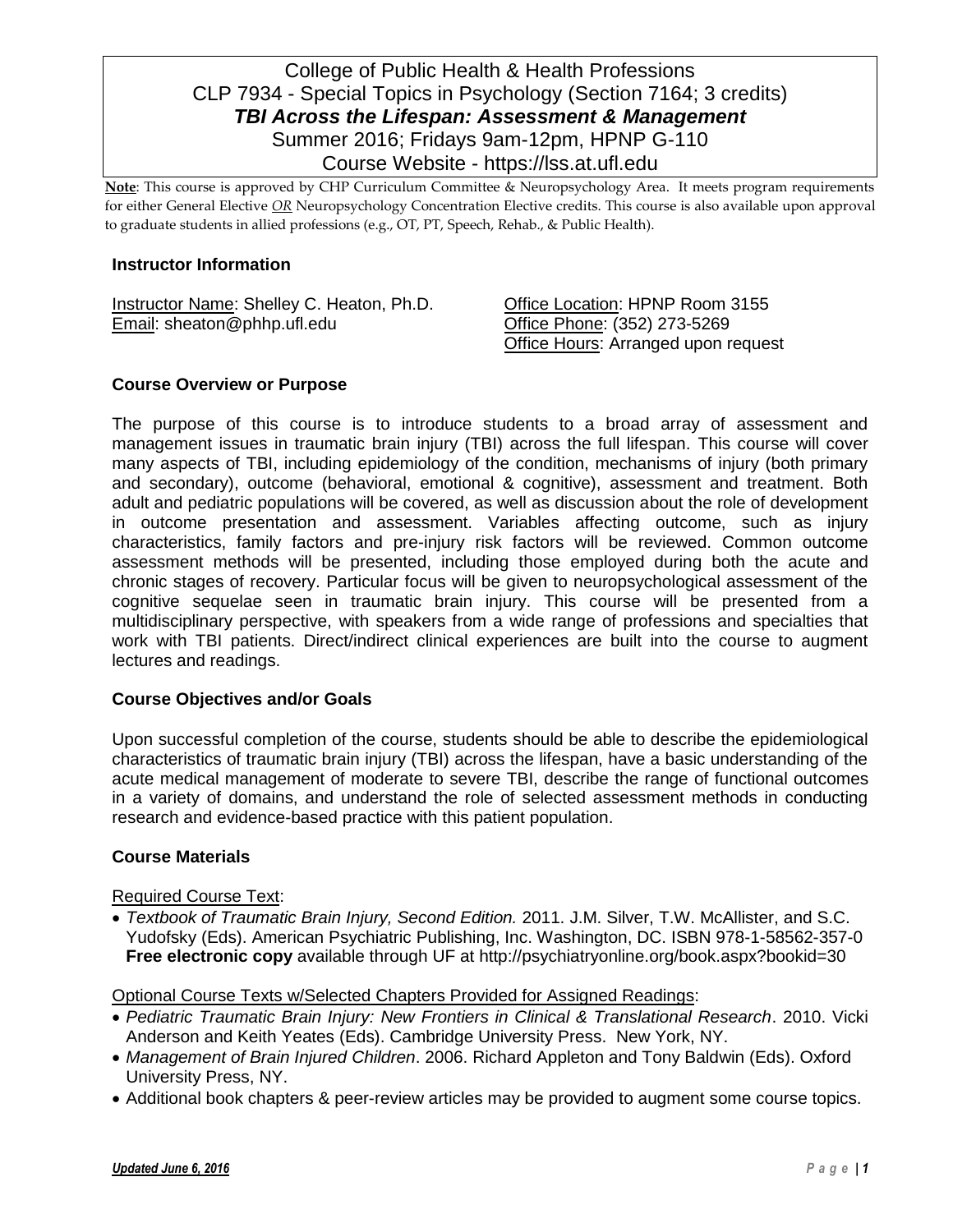# **Course Requirements/Evaluation/Grading**

Your grade for this course is based upon class participation, quality of an in-class presentation on an approved special topic, and performance on 2 quizzes, a midterm, and final examination. Detailed instructions will be provided before work begins. See the table below for an overview.

| <b>Requirement</b>                           | <b>Due</b><br><b>Date</b> | <b>Description</b>                                                                                                                                                                                                                                                        | $%$ of<br><b>Final</b><br>Grade |
|----------------------------------------------|---------------------------|---------------------------------------------------------------------------------------------------------------------------------------------------------------------------------------------------------------------------------------------------------------------------|---------------------------------|
| <b>Class Participation</b>                   | ongoing                   | Active participation in class discussion with demonstrated<br>evidence of acquisition of assigned reading materials;<br>active participation in clinical experiences provided.                                                                                            | 10                              |
| <b>Special Topics</b><br><b>Presentation</b> | On date<br>selected       | One hour PowerPoint presentation in class based on a<br>minimum of 5 research articles published within the past 10<br>years. Topic options will be provided by instructor, but<br>alternative topics are acceptable with instructor approval on<br>a case-by-case basis. | 20                              |
| Quiz 1                                       | June 16                   | Short quiz (covering class material from weeks 1-4)<br>(multiple choice, fill in the blank, short answer)                                                                                                                                                                 | 10                              |
| <b>Midterm Exam</b>                          | June 27                   | Written Exam (covering class material from weeks 1-6)<br>(multiple choice, fill in the blank, short answer)                                                                                                                                                               | 20                              |
| Quiz 2                                       | July 25                   | Short quiz (covering class material from weeks 7-10)<br>(multiple choice, fill in the blank, short answer)                                                                                                                                                                | 10                              |
| <b>Final Exam</b>                            | August 4                  | Written Exam (cumulative; covering weeks 1-12)<br>(multiple choice, fill in the blank, short answer)                                                                                                                                                                      | 30                              |

Scores will be rounded to the nearest percent (rounded up or down, whichever is closest) for grade determination in accordance with the grading table below:

| $%$ of<br>points<br>earned | $93% -$<br>100% | $90% -$<br>92% | $87% -$<br>89% | 83%-<br>86% | $80% -$<br>82% | 77%- l<br>79% | 73%-<br>76% | $70% -$<br>72% | $67% -$<br>69% | 63%-<br>66% | $60\%$ -<br>62% | <b>Below</b><br>60% |
|----------------------------|-----------------|----------------|----------------|-------------|----------------|---------------|-------------|----------------|----------------|-------------|-----------------|---------------------|
| Letter<br>Grade            |                 |                | B+             |             | в.             |               |             |                |                |             |                 |                     |

The resulting letter grade corresponds to the following grade points toward your cumulative GPA:

| Letter<br>Grade |     |      |               | в | В- |          |                  |      | D   | Ď-   | -   | <b>WF</b> |     | <b>NG</b> |           |
|-----------------|-----|------|---------------|---|----|----------|------------------|------|-----|------|-----|-----------|-----|-----------|-----------|
| Grade<br>Points | 4.0 | 3.67 | 3.33 3.0 2.67 |   |    | 2.33 2.0 | $.67 \mid$<br>-1 | 1.33 | 1.0 | 0.67 | 0.0 | 0.0       | 0.0 |           | 0.0   0.0 |

For greater detail on the meaning of letter grades and university policies related to them, see the Registrar's Grade Policy regulations at http://www.registrar.ufl.edu/catalog/policies/regulationgrades.html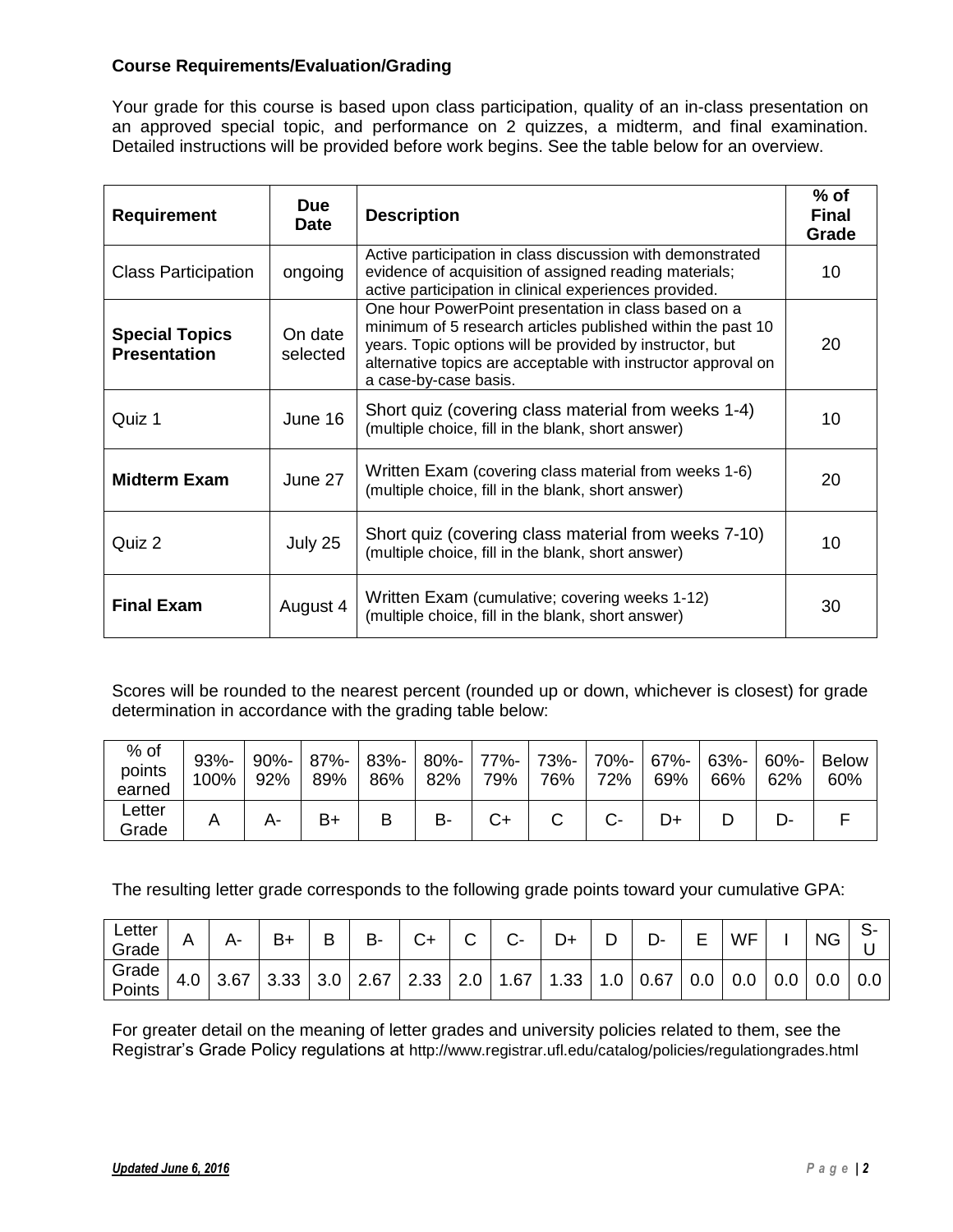# **Topical Outline**

The format of this course includes instructor lectures, student presentations on specialty topics, class discussion, and guest lecturers. The core content and assigned readings of the course are built around the main learning objectives of the course. However, the special topics nature of this course allows for supplemental content to be tailored to the composition and interests of the students. For example, specific guest lectures and student presentation topics are selected through discussion with students in order to meet personal learning objectives and educational/career needs. Thus, the final syllabus is typically distributed after the first class meeting and revisions to guest lecture schedule may occur throughout the semester as needed to accommodate the scheduling constraints of our special lecturers. Below is an outline of the course schedule, topics, assigned readings, exams, and *tentative* student presentation and special guest lecture dates.

| Week 1     | Course Introduction & selection of student presentation topics                        |
|------------|---------------------------------------------------------------------------------------|
| May 13     | (review draft syllabus, discuss course format, discuss student presentation topics)   |
| Week 2     | Introduction to traumatic brain injury (TBI); Class Activity: Design Your Dream Study |
| May 20     | (basic rates, causes, and classification systems)                                     |
| Heaton     | Textbook of TBI Ch. 1 & 2                                                             |
| Week 3     | Independent Readings: Overview of physical, emotional, and cognitive outcomes         |
| May 27     | (from acute to long-term, types of assessment and management tools)                   |
| Self-Study | Textbook of TBI Ch. 17, 24, 28 and Pediatric TBI Chs. 1-3                             |
| Week 4     | Overview of factors affecting assessment & outcome following TBI                      |
| June 3     | (demographic factors and developmental differences)                                   |
| Heaton     | Textbook of TBI Ch. 3 & 4                                                             |

**Take-Home Quiz #1** (covering weeks 1-4): Released 5pm Friday 6/10 & **Due 5pm Monday 6/13**

| Week 5        | <b>Physical &amp; Psychological Outcomes After TBI</b>                                             |
|---------------|----------------------------------------------------------------------------------------------------|
| June 10       | Student Presentation: Mood & Personality Sequelae of Moderate to Severe TBI (Molly McClaren)       |
| Heaton        | Textbook of TBI Ch.10, 13                                                                          |
| Week 6        | Special Groups: Combat-Related TBI, TBI in Late Life, & Substance Use                              |
| June 17       | Student Presentations: Substance Use & TBI (Vaughn Bryant) Does TBI Cause Dementia? (Breton Asken) |
| <u>Jaffee</u> | Textbook of TBI Chs. 26. 29. 30_                                                                   |
|               | [No Class on June 24----summer break]                                                              |

**Take-Home Midterm** (covering weeks 1-6): Released 9am Monday 6/20 & **Due 5pm Monday 6/27**

| Week 7             | <b>Overview of Cognitive Outcomes &amp; Assessment Methods; Case Examples</b>                          |
|--------------------|--------------------------------------------------------------------------------------------------------|
| July 1 (NS/AC out) | Student Presentation: Cognitive Rehabilitation of Memory Impairments after TBI (Loren Hizel)           |
| Heaton             | Pediatric TBI Ch. 8, Textbook of TBI Ch. 8 & re-review Ch. 17                                          |
| Week 8             | Concussion: Assessment, Management & Outcomes Across the Lifespan                                      |
| July 8             | Student Presentation: Assessment, Dx, & Tx of Post-Concussive Syndrome (Zac Houck)                     |
| Heaton/Bauer       | Textbook of TBI Chs. 15 & 27; Pediatric TBI Ch. 6                                                      |
| Week 9             | Seizures & Headaches; Cognitive Rehabilitation of Executive Dysfunction                                |
| July 15 (BA out)   | (headache & seizure risk factors, types, & management; neuro exam) Textbook of TBI Chs. 16, 21, 37, 6  |
|                    | Waid/Gosh/Eis Student Presentation: Functional Connectivity & Diffusion After Mild TBI (Nadine Schwab) |

**Take-Home Quiz #2** (covering weeks 7-9): Released 5pm Friday 7/22 & **Due 5pm Monday 7/25**

| Week 10<br>July 22 | <b>Acute Management &amp; Biomarkers of Severe TBI</b><br>(mechanisms of primary & secondary insult, coma, medications, monitoring, protein & physiological biomarkers) |
|--------------------|-------------------------------------------------------------------------------------------------------------------------------------------------------------------------|
|                    | Heaton/Robicsek Student Presentation: Prognostic Models & Management of Acute Severe TBI (Adrian Chambers)                                                              |
| Week 11            | <b>Forensic Issues in TBI</b>                                                                                                                                           |
| July 29            | Issues related to forensic practice in traumatic brain injury (Assessment & Expert Opinions)                                                                            |
| Heaton/Dede        | Textbook of TBI Ch. 34 & review provided forensic case materials                                                                                                        |
|                    | Take-Home Final Exam (covering full semester): Released 9am Sunday 7/31 & Due 5pm Thursday 8/4                                                                          |

| Week 12  | TBI from the Patient & Family Perspective                                                         |
|----------|---------------------------------------------------------------------------------------------------|
| August 5 | Hour 1 & 2: Case review (medical records, NP, & therapy); Hour 3: Patient N.K. & Family for Q & A |
| Guests   | Textbook of TBI Chs. 31 & 33                                                                      |